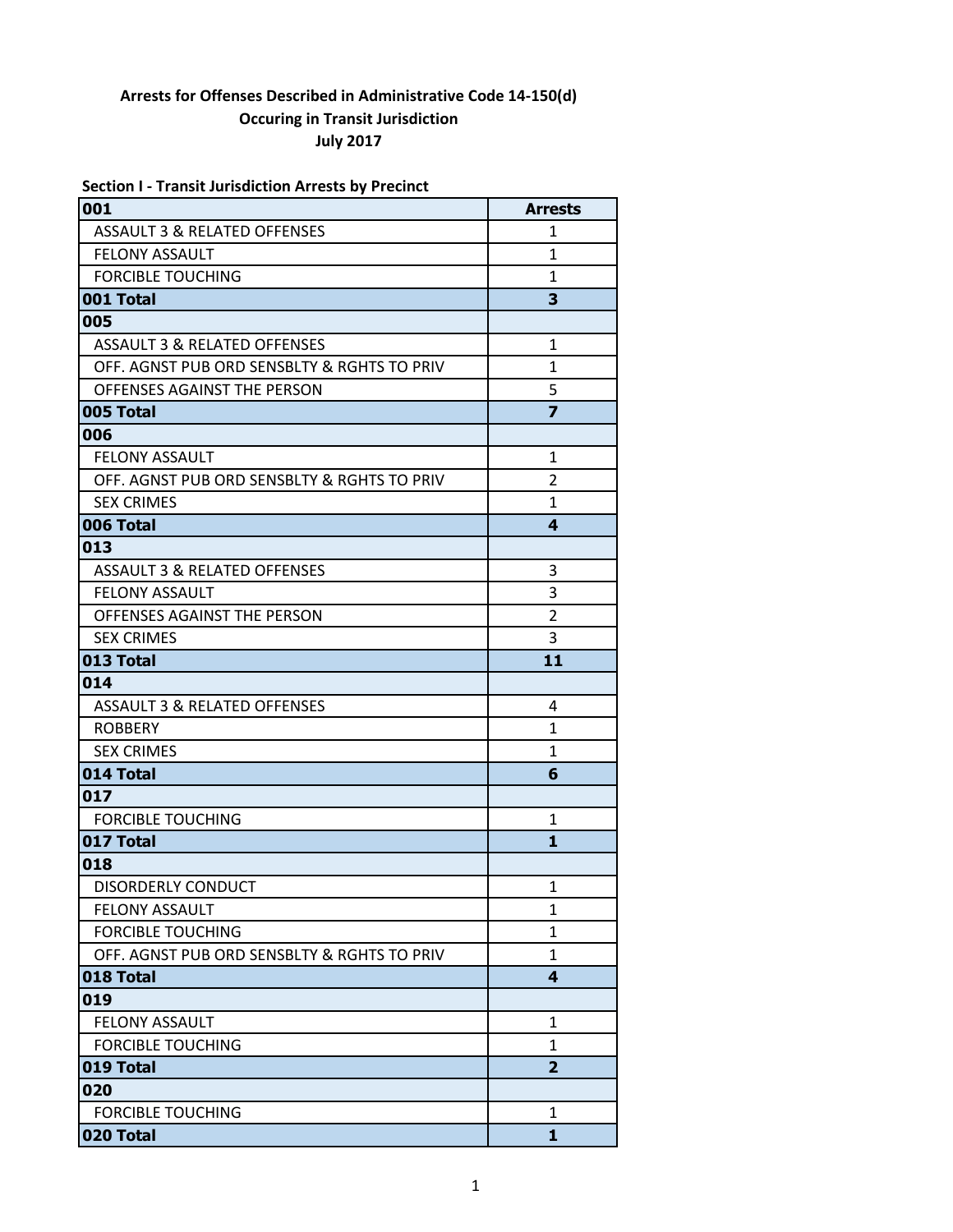| 025                                         |                |
|---------------------------------------------|----------------|
| OFFENSES AGAINST THE PERSON                 | $\mathbf{1}$   |
| <b>SEX CRIMES</b>                           | $\mathbf{1}$   |
| 025 Total                                   | $\overline{2}$ |
| 030                                         |                |
| ASSAULT 3 & RELATED OFFENSES                | $\mathbf{1}$   |
| 030 Total                                   | 1              |
| 032                                         |                |
| <b>FORCIBLE TOUCHING</b>                    | $\mathbf{1}$   |
| 032 Total                                   | 1              |
| 034                                         |                |
| <b>FORCIBLE TOUCHING</b>                    | 1              |
| 034 Total                                   | 1              |
| 040                                         |                |
| <b>FORCIBLE TOUCHING</b>                    | 1              |
| 040 Total                                   | $\mathbf{1}$   |
| 041                                         |                |
| <b>FELONY ASSAULT</b>                       | 1              |
| OFF. AGNST PUB ORD SENSBLTY & RGHTS TO PRIV | $\mathbf{1}$   |
| 041 Total                                   | $\overline{2}$ |
| 045                                         |                |
| <b>ASSAULT 3 &amp; RELATED OFFENSES</b>     | $\overline{2}$ |
| <b>RAPE</b>                                 | $\mathbf{1}$   |
| 045 Total                                   | 3              |
| 046                                         |                |
| OFF. AGNST PUB ORD SENSBLTY & RGHTS TO PRIV | 1              |
| 046 Total                                   | 1              |
| 049                                         |                |
| <b>ROBBERY</b>                              | 2              |
| 049 Total                                   | $\overline{2}$ |
| 060                                         |                |
| <b>ASSAULT 3 &amp; RELATED OFFENSES</b>     | $\overline{2}$ |
| 060 Total                                   | $\overline{2}$ |
| 061                                         |                |
| <b>ASSAULT 3 &amp; RELATED OFFENSES</b>     | $\mathbf{1}$   |
| 061 Total                                   | 1              |
| 066                                         |                |
| <b>ASSAULT 3 &amp; RELATED OFFENSES</b>     | 1              |
| 066 Total                                   | 1              |
| 069                                         |                |
| <b>FELONY ASSAULT</b>                       | 1              |
| 069 Total                                   | 1              |
| 070                                         |                |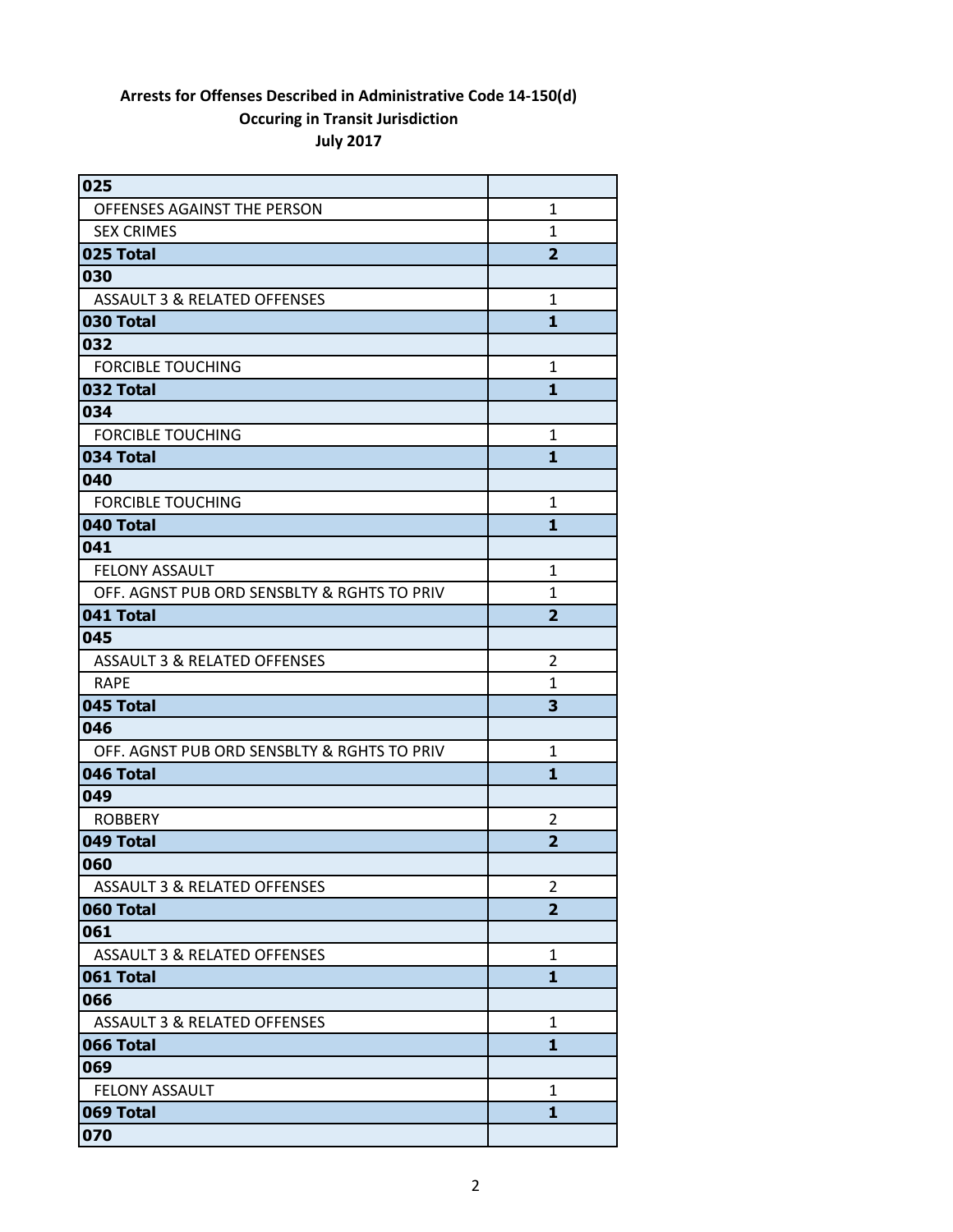| <b>FELONY ASSAULT</b>                       | 1              |
|---------------------------------------------|----------------|
| 070 Total                                   | 1              |
| 073                                         |                |
| OFFENSES AGAINST THE PERSON                 | 1              |
| 073 Total                                   | $\mathbf{1}$   |
| 075                                         |                |
| <b>ASSAULT 3 &amp; RELATED OFFENSES</b>     | $\mathbf{1}$   |
| OFFENSES AGAINST THE PERSON                 | $\mathbf{1}$   |
| <b>ROBBERY</b>                              | $\mathbf{1}$   |
| 075 Total                                   | 3              |
| 076                                         |                |
| OFF. AGNST PUB ORD SENSBLTY & RGHTS TO PRIV | $\mathbf{1}$   |
| 076 Total                                   | 1              |
| 081                                         |                |
| <b>FELONY ASSAULT</b>                       | 1              |
| 081 Total                                   | 1              |
| 083                                         |                |
| <b>ASSAULT 3 &amp; RELATED OFFENSES</b>     | 2              |
| 083 Total                                   | $\overline{2}$ |
| 084                                         |                |
| <b>ASSAULT 3 &amp; RELATED OFFENSES</b>     | $\overline{2}$ |
| OFFENSES AGAINST THE PERSON                 | 4              |
| 084 Total                                   | 6              |
| 094                                         |                |
| <b>FELONY ASSAULT</b>                       | $\mathbf{1}$   |
| OFFENSES AGAINST THE PERSON                 | 1              |
| 094 Total                                   | $\overline{2}$ |
| 101                                         |                |
| <b>ASSAULT 3 &amp; RELATED OFFENSES</b>     | 2              |
| <b>FELONY ASSAULT</b>                       | 1              |
| 101 Total                                   | 3              |
| 103                                         |                |
| <b>SEX CRIMES</b>                           | 1              |
| 103 Total                                   | 1              |
| 108                                         |                |
| OFFENSES AGAINST THE PERSON                 | 2              |
| 108 Total                                   | $\overline{2}$ |
| 109                                         |                |
| <b>ASSAULT 3 &amp; RELATED OFFENSES</b>     | 1              |
| 109 Total                                   | 1              |
| 110                                         |                |
| OFFENSES AGAINST THE PERSON                 | $\overline{2}$ |
| 110 Total                                   | $\overline{2}$ |